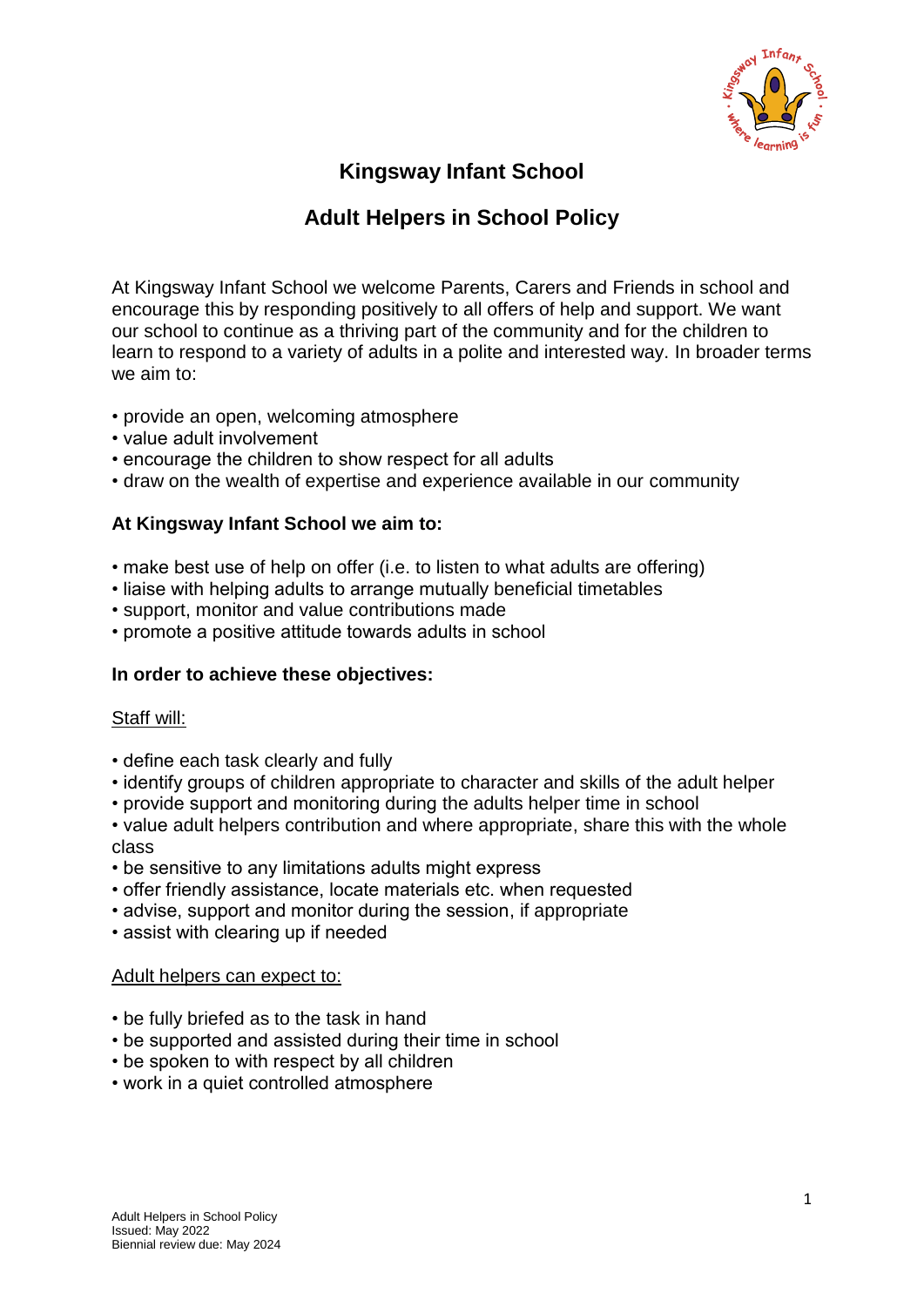

## Adult helpers in school will:

- respect confidentiality
- speak in a quiet controlled manner
- behave appropriately
- wear appropriate clothing/footwear

• keep themselves safe and refer all Safeguarding and safety issues to a member of the Designated School Safeguarding Team, Caroline T-Walmsley (Headteacher) DSP, Donna Byrne (Deputy Headteacher) Deputy DSP, Fran Rogers, Deputy Deputy DSP and Debbie Knights (Assistant Headteacher), Deputy Deputy DSP

## **Ensuring the safety of our pupils all adult helpers:**

- $\triangleright$  are requested to sign in and out and wear a printed badge
- $\triangleright$  will be asked to complete a confidential online DBS check and provide two character references
- $\triangleright$  will be assigned to a permanent member of the school staff, and so will be closely supervised either by a Class Teacher, Teaching Assistant, Student Teacher or a member of the support staff, at all times
- will be asked to sign the 'Adult Helpers in School Policy Code of Conduct' proforma to confirm their compliance

A review of this policy will be conducted on a biennial basis.